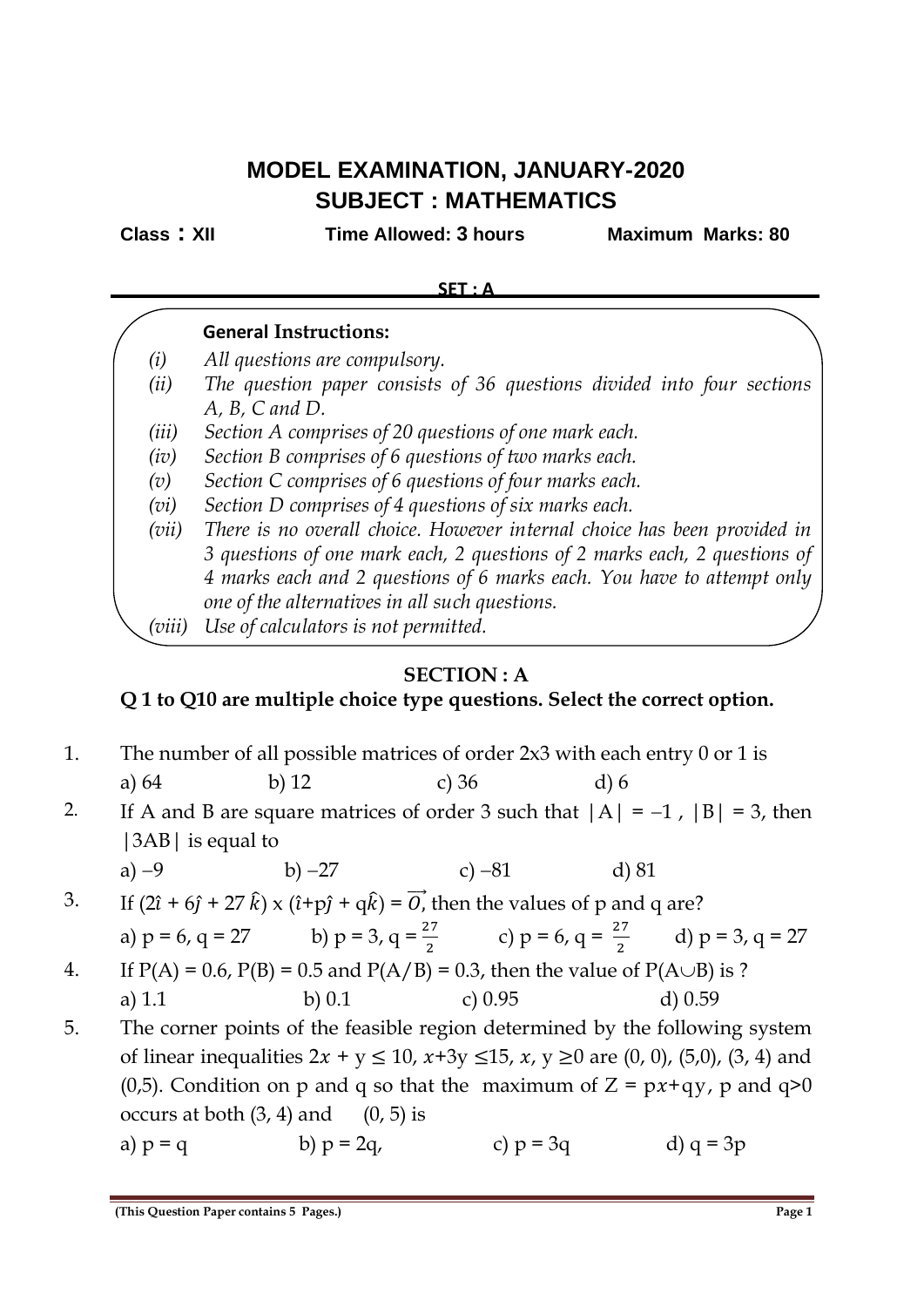6.  $sin^{-1} \left(sin \left(\frac{7\pi}{4}\right)\right)$  $\left(\frac{\pi}{4}\right)$  is a)  $\frac{7\pi}{4}$ b)  $\frac{3\pi}{4}$  $c) \frac{-3\pi}{4}$ d)  $\frac{-\pi}{4}$ 7. Two cards are drawn from a pack of 52 cards. The probability that first is heart card and second is red card is a)  $rac{25}{102}$ b)  $\frac{25}{204}$ c)  $\frac{1}{169}$ d)  $\frac{25}{169}$ 8.  $\int \frac{dx}{\sqrt{1+4}}$  $\frac{ax}{\sqrt{1+4x^2}}$  is a)  $\frac{1}{2} \tan^{-1} 2x + c$  b)  $\frac{1}{2}$  $\frac{1}{2}$ log  $|2x + \sqrt{1 + 4x^2}| + c$ c)  $\frac{x}{2}\sqrt{1+4x^2} + \frac{1}{2}\log |2x+\sqrt{1+4x}|$ d)  $sin^{-1}2x + c$ 9. What is the distance (in units) between the two planes  $2x + 3y + 4z = 4$  and  $4x +6y+8z = 12$ ? a) 2 b) 4 c) 8 d)  $\frac{2}{5}$ √29 10. If the lines  $\frac{1-x}{3} = \frac{y-2}{2\lambda}$  $\frac{z-2}{2\lambda} = \frac{z-3}{2}$  $\frac{x-3}{2}$  and  $\frac{x-1}{3\lambda} = \frac{y-1}{1}$  $\frac{1}{1} = \frac{6-z}{7}$  $\frac{-2}{7}$  are perpendicular, the value of  $\lambda$  is a) -2 b) 2 c)  $\frac{1}{2}$ c)  $\frac{1}{2}$ d)  $\frac{-1}{2}$ **II. (Q 11 – Q15) Fill in the blanks:**  11. If f:R→R be given by f() = (3 − 3 ) 1 <sup>3</sup>, then fof () is ------------------------. 12. If  $f(x) = \frac{kx}{|x|}$  $\frac{kx}{|x|}$  if  $x < 0$  $3 \text{ if } x \geq 0$ 13. If tangent to the curve  $y_2 + 3x -7 = 0$  at the point (h, k) is parallel to line  $x - y = 9$ , then the value of k is -----------------**OR** The approximate change in the value of 1  $\frac{1}{x^2}$ , when *X* changes from 2 to 2.002 is -----------. 14. If  $\begin{bmatrix} x - y & z \\ 2x - y & y \end{bmatrix}$  $\begin{bmatrix} x - y & z \\ 2x - y & w \end{bmatrix} = \begin{bmatrix} -1 & 4 \\ 0 & 5 \end{bmatrix}$ 0 5 ), then the value of  $x + y$  is ----------------15. The magnitude of projection of  $(2\hat{i} - \hat{j} + \hat{k})$  on  $(i+2\hat{j} + 2\hat{k})$  is ---------**OR**  $\vec{a}$  and  $\vec{b}$  are two unit vectors and  $\theta$  is the angle between them. Then  $\vec{a} + \vec{b}$  is a unit vector if  $\theta$  = ----------------is continuous at  $x = 0$ , then the value of k is --------.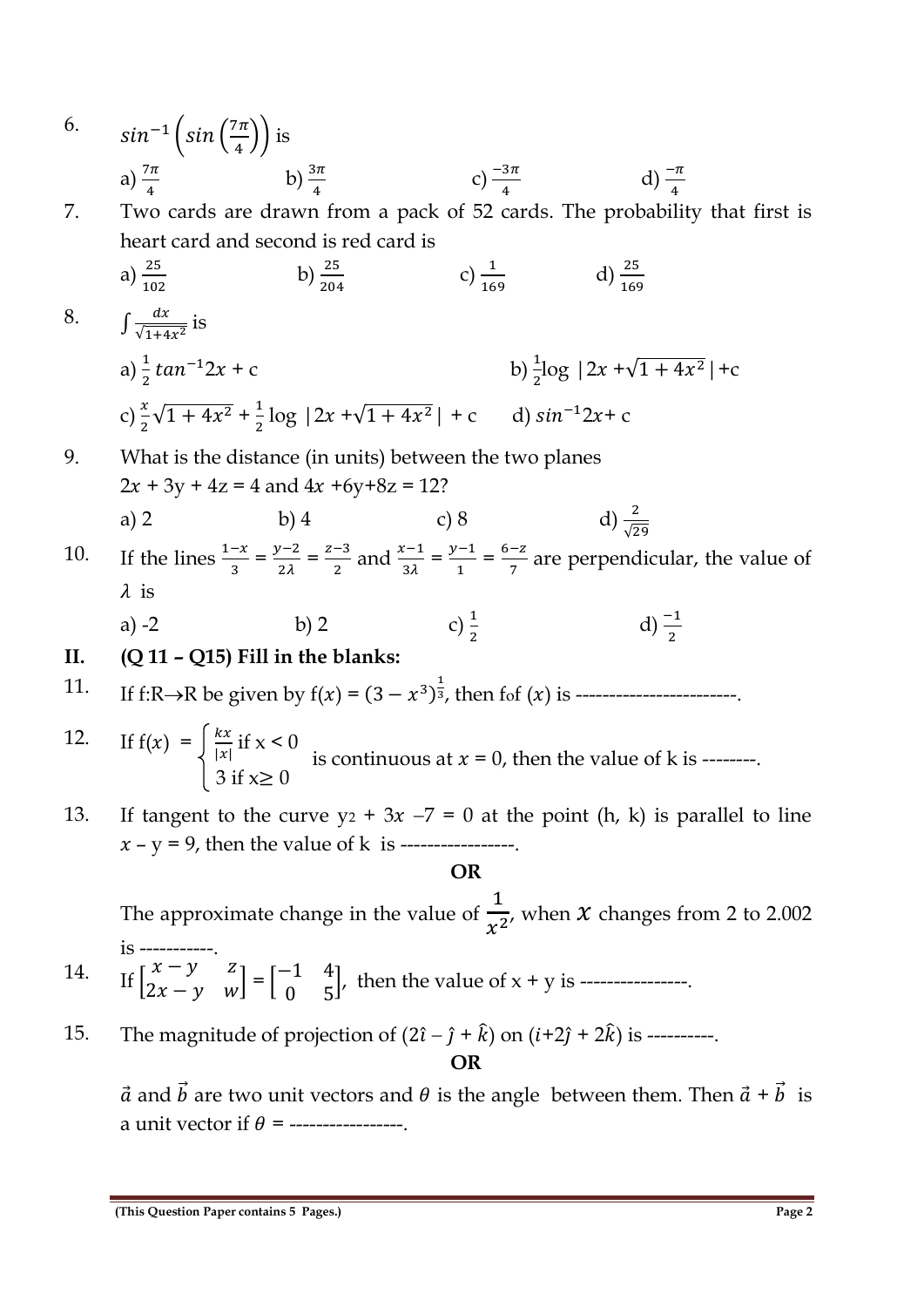### **III. (Q 16 - Q20), Answer the following questions.**

- 16. If  $A = \begin{bmatrix} 1 & 5 \\ 6 & 7 \end{bmatrix}$ 6 7 | is written as  $P + Q$ , where P is a symmetric matrix and Q is a skew symmetric matrix, then write the matrix Q.
- 17. Evaluate

$$
\int_{0}^{\frac{\pi}{2}} \cos 2x \, dx
$$

18. Evaluate

$$
\int \frac{(x-3)}{(x-1)^3} e^x \mathrm{d}x
$$

 **OR**

Evaluate

$$
\int \frac{x^3}{\sqrt{1-x^8}}\,\mathrm{d}x
$$

- 19. Find  $\int_{-1}^{1} \sin^5 x \cos^4 x \, dx$ .
- 20. Write the general solution of the differential equation  $x^5 \frac{dy}{dx}$  $\frac{dy}{dx} = -y^5.$

#### **SECTION : B**

21. Show that 
$$
\sin^{-1}\frac{3}{5} - \sin^{-1}\frac{8}{17} = \cos^{-1}\frac{84}{85}
$$
.

#### **OR**

Let R be the relation in the set Z of integers given by  $R = \{(a,b) : 2$ divides a – b}. Show that R is transitive? Write the equivalence class [1].

22. If 
$$
(x - y)
$$
.  $e^{\frac{x}{x-y}} = a$ , prove that  $\frac{dy}{dx} + x = 2y$ .

- 23. Find the point on the curve  $y_2 = 8x + 8$  for which the abscissa and ordinate change at the same rate.
- 24. For any three non-zero vectors  $\vec{a}$ ,  $\vec{b}$ ,  $\vec{c}$ , prove that  $[\vec{a} + \vec{b}, \vec{b} + \vec{c}, \vec{c} + \vec{a}] = 2[\vec{a} \vec{b} \vec{c}].$

#### **OR**

Let  $\vec{a}$ ,  $\vec{b}$ ,  $\vec{c}$ , be three vectors such that  $|\vec{a}| = 3$ ,  $|\vec{b}| = 4$ ,  $|\vec{c}| = 5$  and each one of them being perpendicular to the sum of the other two, find  $|\vec{a}+\vec{b}+\vec{c}|$ .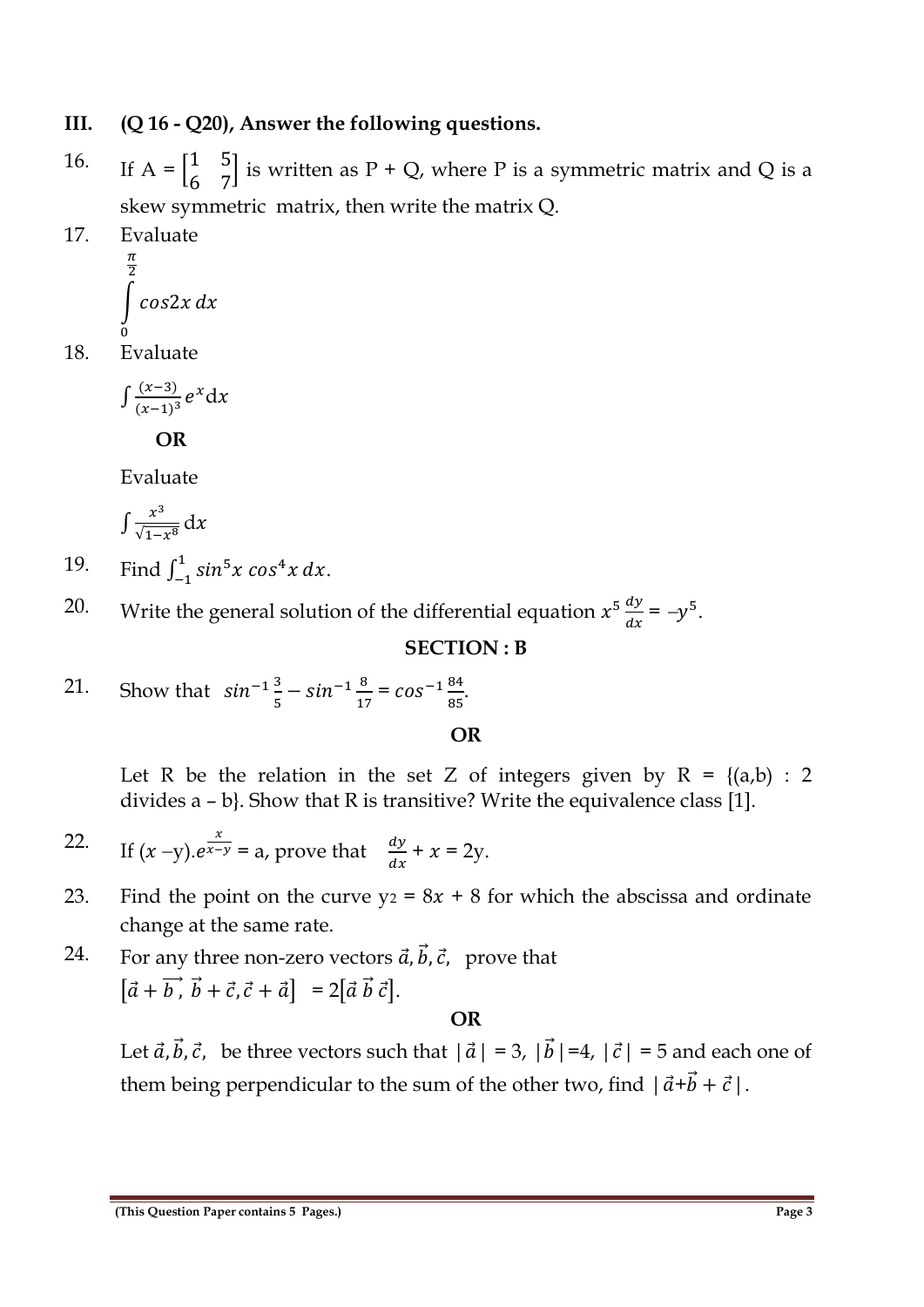- 25. Find the distance between the lines  $l_1$  and  $l_2$  given by  $\vec{r} = \hat{i} + 2\hat{j} - 4\hat{k} + \lambda(2\hat{i} + 3\hat{j} + 6\hat{k})$  $\vec{r} = 3\hat{i} + 3\hat{j} - 5\hat{k} + \mu(2\hat{i} + 3\hat{j} + 6\hat{k})$
- 26. Given that the two numbers appearing on throwing two dice are different. Find the probability of the event `the sum of numbers on the dice is 4.'

### **SECTION : C**

- 27. Consider f: R $-\frac{\{-4}{3}\}$  $\left\{\frac{-4}{3}\right\} \rightarrow R-\left\{\frac{4}{3}\right\}$  $\frac{4}{3}$  given by  $f(x) = \frac{4x+3}{3x+4}$ . Show that f is bijective. Find the inverse of f and hence find  $f^{-1}(0)$ .
- 28. If  $y = (x + \sqrt{1 + x^2})^n$ , then show that  $(1+x^2) \frac{d^2y}{dx^2} + x \cdot \frac{dy}{dx}$  $\frac{dy}{dx} = n^2 y.$ **OR**

If *x*.cos(a+y) = cos y with cos a  $\neq \pm 1$ , then show that  $\frac{dy}{dx} = \frac{\cos^2(a+y)}{\sin a}$  $\frac{(u+y)}{sina}$ . Hence show that sina.  $\frac{d^2y}{dx^2}$ +sin2(a+y). $\frac{dy}{dx}$ =0.

29. Find the particular solution, satisfying the given condition, for the following differential equation:

$$
\frac{dy}{dx} - \frac{y}{x} + \csc\left(\frac{y}{x}\right) = 0; y = 0 \text{ when } x = 1.
$$

30. Evaluate :  
\n
$$
\frac{\pi}{2}
$$
\n
$$
\int (2 \log \sin x - \log \sin 2x) dx.
$$

0 31. Two numbers are selected at random (without replacement) from positive integers 2, 3, 4, 5, 6 and 7. Let X denote the larger of the two numbers obtained. Find the probability distribution of X. Also find mean of the distribution.

### **OR**

Bag I contains 3 red and 4 black balls and Bag II contains 4 red and 5 black balls. One ball is transferred from Bag I to Bag II and then a ball is drawn from Bag II. The ball so drawn is found to be red in colour. Find the probability that the transferred ball is black.

32. There are two types of fertilisers F1 and F2. F1 consists of 10% nitrogen and 6% phosphoric acid and F2 consists of 5% nitrogen and 10% phosphoric acid. After testing the soil conditions, a farmer finds that she needs at least 14 kg of nitrogen and 14 kg of phosphoric acid for her crop. If F1 costs ₹6/kg and F2 cost ₹5/kg, then graphically determine how much of each type of fertiliser should be used so that nutrient requirements are met at a minimum cost.